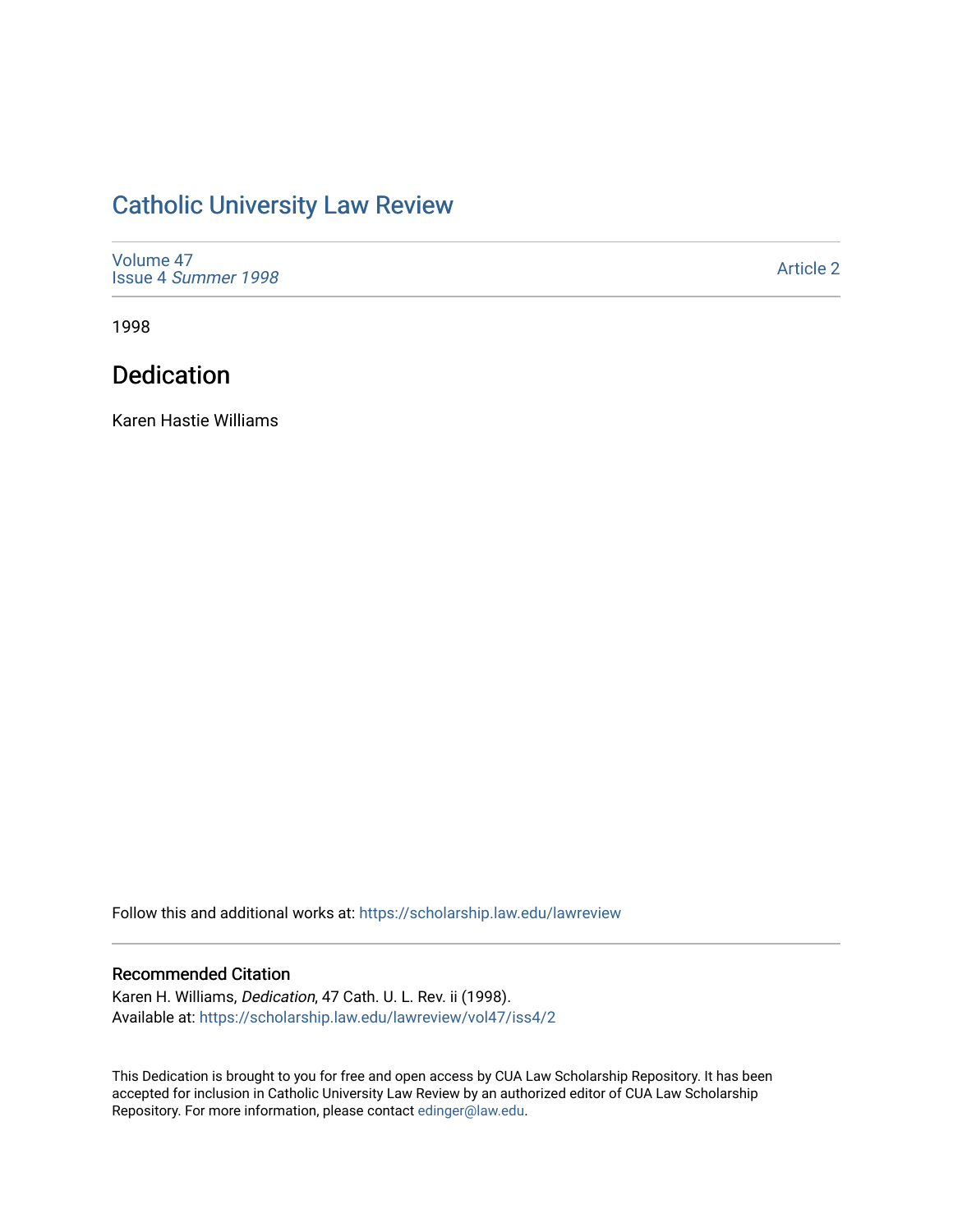### **DEDICATION**

#### *Karen Hastie Williams \**

I am delighted to join the celebration of 100 years of teaching excellence at the Columbus School of Law. When I recall my years as a student and subsequently as a guest lecturer, the words that come to mind are "vision," "innovation," and "compassion."

Under the visionary leadership of Dean Clinton Bamburger, Catholic University blazed a new trail in admitting women and African-Americans in more than single digit numbers. When the women arrived, they found that there were extraordinarily gifted teachers--like Florence Roisman who initiated her class on the law of property by engaging her students in a dialogue about the eviction of a woman and her children from an apartment without heat or water. Brooksley Born also served as a role model for students with the first course offered on gender bias in the law. Ike Hunt taught corporations from the perspective of a young lawyer who had already served at the SEC and encouraged future entrepreneurs--black and white--not to be afraid to dream.

Innovations were particularly noticeable in the array of clinics, internships, and other opportunities to learn about the law outside of the classroom. We experienced the law as it impacts people, adding a real world dimension to our studies. This element of the curriculum was groundbreaking in the early seventies, but is now considered an essential component of legal education at all national law schools.

Compassion took many different forms. Whether it was counseling an elderly client at Neighborhood Legal Services about obtaining disability payments, or working with a practitioner at the Lawyers' Committee for Civil Rights Under Law on a brief in an employment discrimination class action, Catholic University students knew instinctively that public service would continue to be an essential part of their future.

I am enormously proud that vision, innovation, and compassion are

**<sup>\*</sup>** Ms. Williams, who served as an Associate Editor of Volume 22, is a partner in the Washington D.C. firm of Crowell & Moring, specializing in public contract law, legislation, and federal budget practices. After graduation from the Columbus School of Law in 1973, she clerked for Judge Spottswood Robinson of the U.S. Court of Appeals for the District of Columbia Circuit and then Justice Thurgood Marshall of the U.S. Supreme Court. Ms. Williams then was an assocate with Fried, Frank, Harris, Shriver & Kampelman, Chief Counsel for the U.S. Senate Committee on the Budget, and Administrator for the Office of Federal Procurement Policy until joining her present firm in 1981.